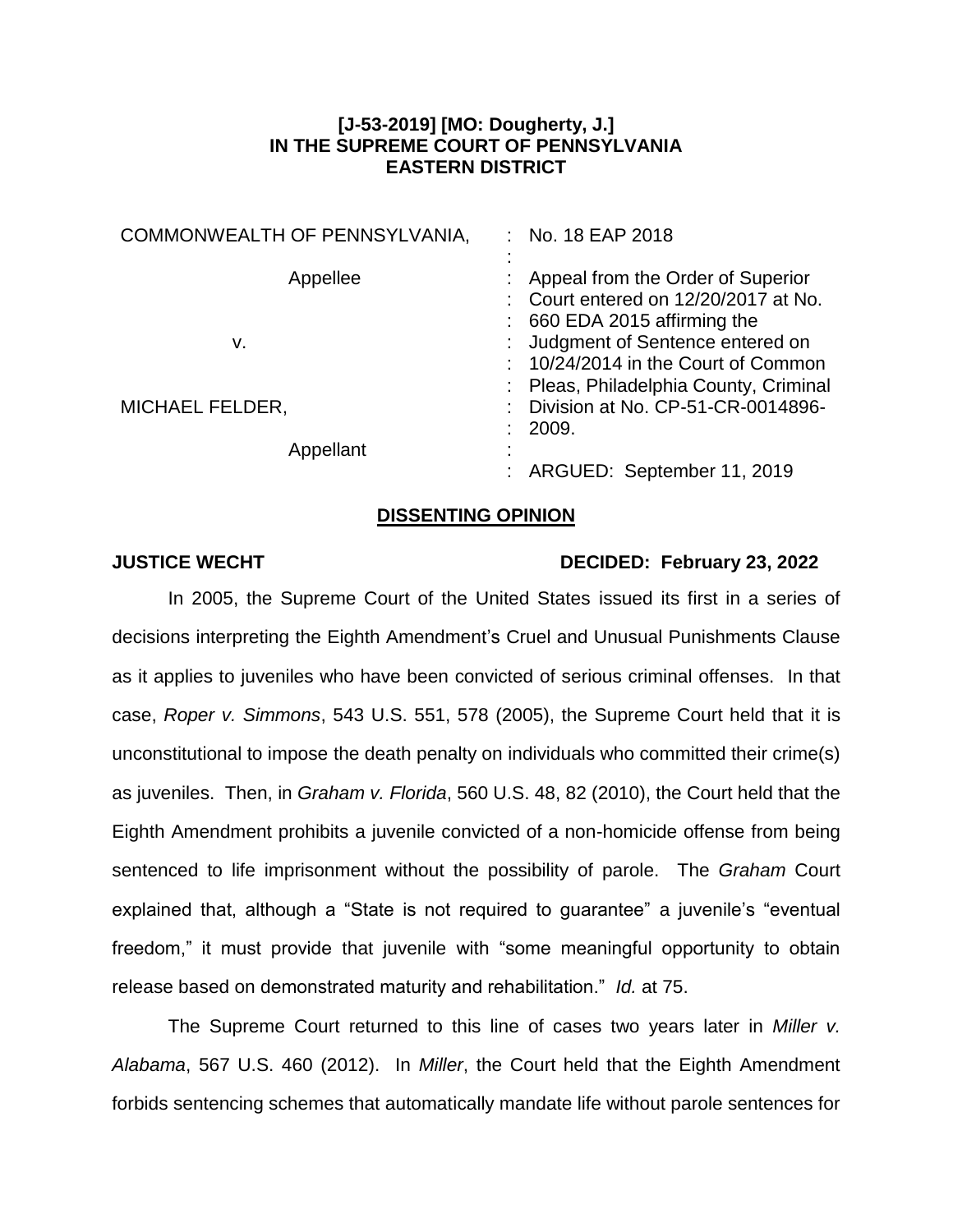juveniles convicted of murder, because the mandatory nature of the sentence precludes a sentencing court from considering the juvenile's age and the hallmark features of youth, most notably the continuing nature of brain development during those formative years. *Id.* at 477. Invoking its prior Eighth Amendment jurisprudence, the Supreme Court explained that, "given all we have said . . . about children's diminished culpability and heightened capacity for change, we think appropriate occasions for sentencing juveniles to this harshest possible penalty will be uncommon," particularly because of the difficulty "of distinguishing at this early age between 'the juvenile offender whose crime reflects unfortunate yet transient immaturity, and the rare juvenile offender whose crime reflects irreparable corruption.'" *Id.* at 479-80. In doing so, the *Miller* Court favorably cited *Graham*'s mandate that a juvenile must be given a reasonable opportunity for release from prison before his or her natural death, and extended this principle to certain juveniles convicted of murder. *Id.* at 479-80 (quoting *Graham*, 560 U.S. at 75).

Four years later, in *Montgomery v. Louisiana*, 577 U.S. 190 (2016), the Supreme Court held that *Miller* announced a substantive, rather than procedural, rule of law that applied retroactively to cases pending on collateral review. Of particular significance to that determination, the *Montgomery* Court emphasized that *Miller* "drew a line between children whose crimes reflect transient immaturity and those rare children whose crimes reflect irreparable corruption." *Id.* at 209. The Court further stressed that, even though "*Miller* did not impose a formal factfinding requirement[,]" states are not "free to sentence a child whose crime reflects transient immaturity to life without parole." *Id.* at 211.

These four rulings—particularly the latter two—created a paradigmatic shift in juvenile sentencing. In the wake of that shift, triggered by *Miller* and *Montgomery*, Pennsylvania courts were tasked with re-sentencing a significant number of juveniles convicted of murder whose life without parole sentences suddenly were unconstitutional.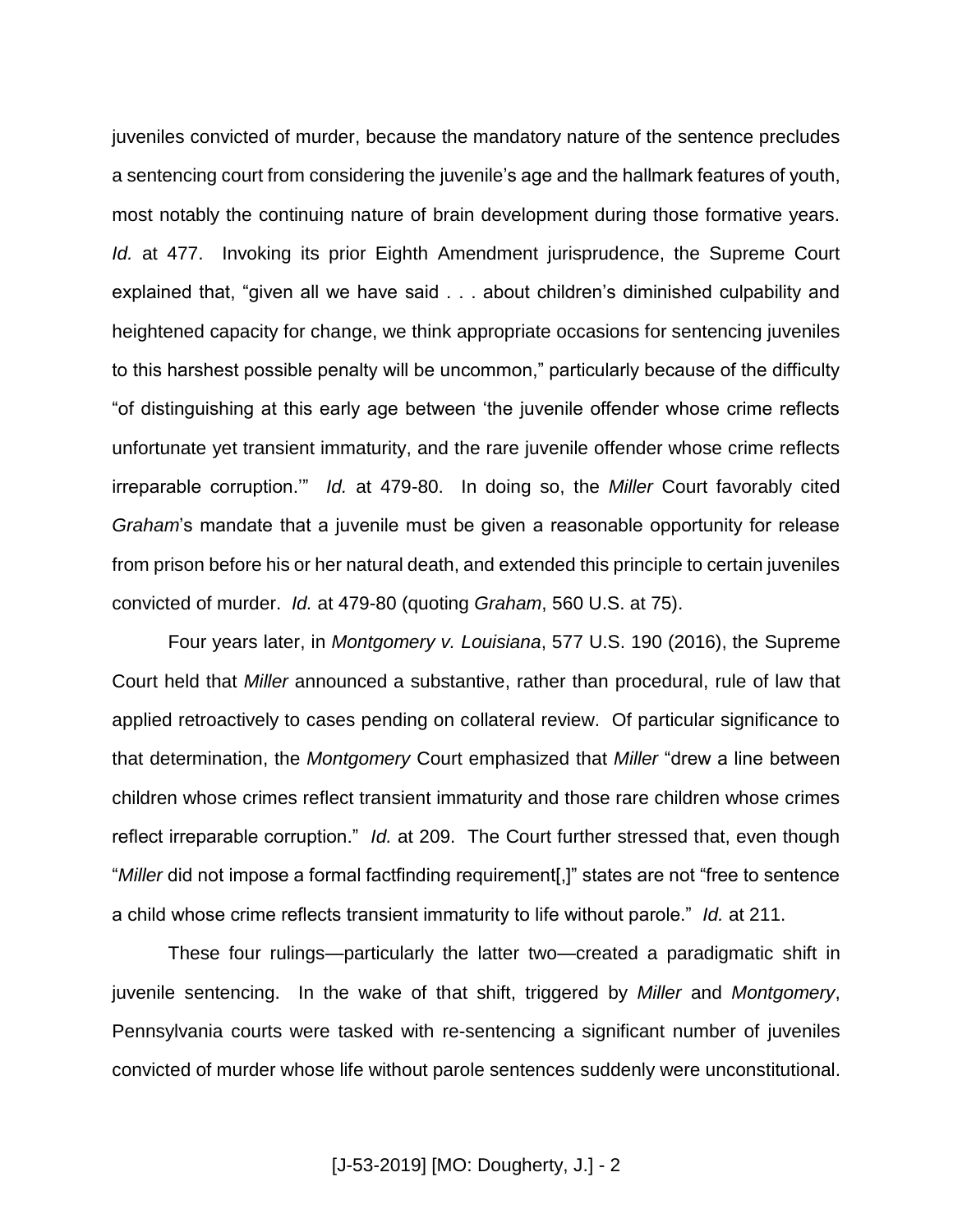At that time, there was no framework in place to sentence a juvenile convicted of first- or second-degree murder to anything other than life without parole. The Supreme Court left the creation of procedures to implement *Miller* and *Montgomery* to the states. Accordingly, in *Commonwealth v. Batts*, 163 A.3d 410 (Pa. 2017) (*Batts II*),<sup>1</sup> this Court established a set of legal criteria to guide the bench and bar. We held that the trial court must operate initially under a presumption against sentencing a juvenile to life without parole. *Id.* at 451-52, 483-84. To overcome that presumption, we explained, the Commonwealth first must provide reasonable notice to the juvenile defendant that it intends to seek such a sentence. *Id.* at 477, 484. Then, the Commonwealth must prove, beyond a reasonable doubt, that the homicide was the product of the juvenile's permanent incorrigibility—meaning that the child is functionally incapable of rehabilitation—and was not an act of the juvenile's transient immaturity. *Id.* at 472-77. We added another requirement to the *Batts II* criteria in *Commonwealth v. Machicote*, 206 A.3d 1110, 1120 (Pa. 2019), wherein we held that, "when a juvenile is exposed to a potential sentence of life without the possibility of parole," the sentencing court must determine whether the Commonwealth has satisfied its burden, and it must "consider the *Miller* factors, on the record, prior to imposing a sentence."

*Miller*, *Montgomery*, *Batts II*, and *Machicote*, in tandem with subsequent legislative enactments, *see e.g.* 18 Pa.C.S. § 1102.1, provided lower courts with much of the framework necessary to sentence juvenile murderers in a constitutional manner. However, (at least) one important legal question lingered: when did a term of years function as a *de facto* life sentence without the possibility of parole? We had interpreted

<sup>1</sup> In an earlier post-*Miller* case with the same name, this Court held that *Miller* did not preclude in all instances a life without parole sentence for juvenile offenders. *Commonwealth v. Batts*, 66 A.3d 286 (Pa. 2013). Thus, our 2017 decision is commonly referred to as "*Batts II*".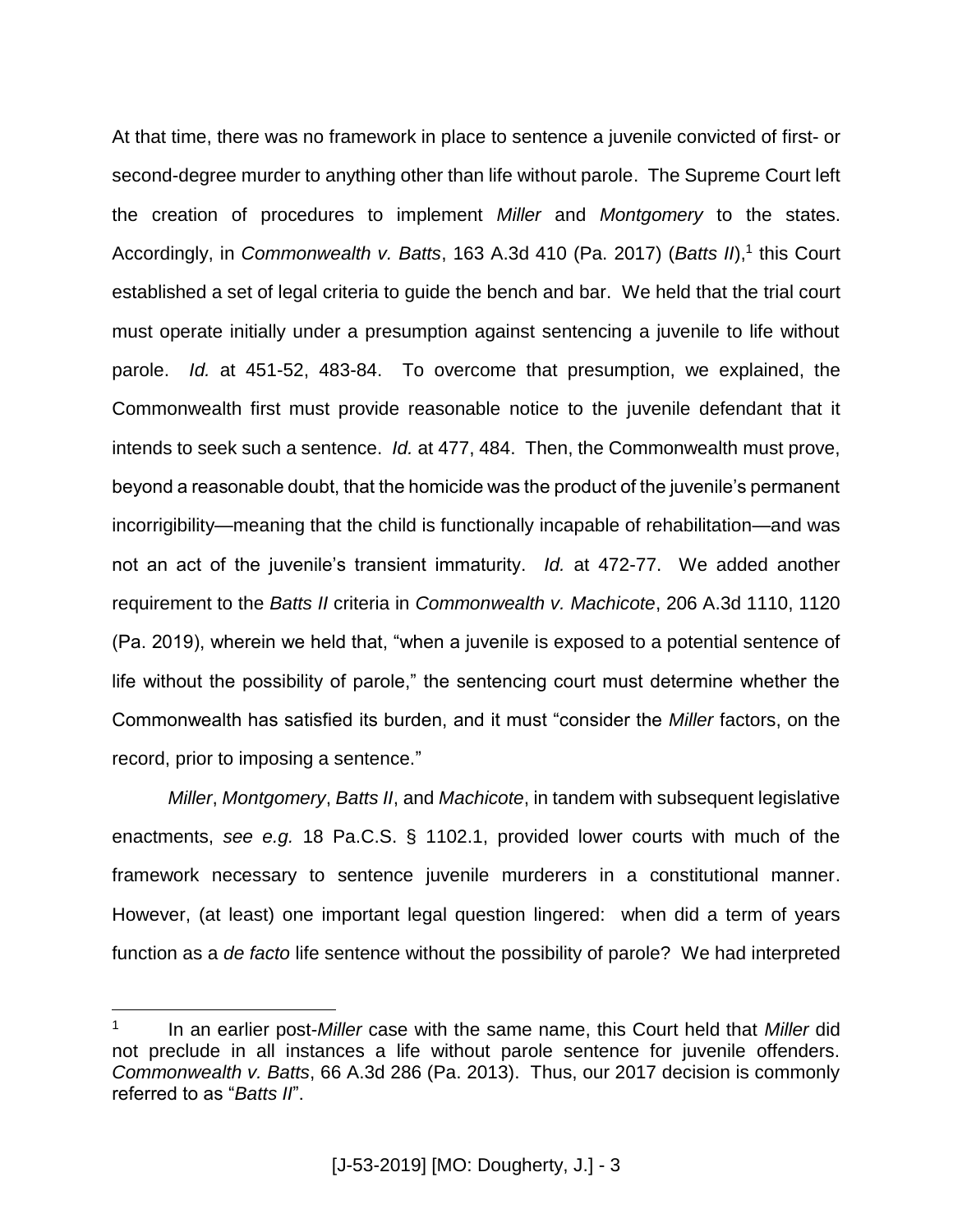*Miller* and *Montgomery* to require an examination of the juvenile's mindset to ascertain whether the murder was the product of transient immaturity or whether it was the result of the child's permanent incorrigibility. If it was the latter, then the trial court could impose a life without parole sentence. However, if it was the former, then a trial court had to impose a term of years consistent with *Graham* and *Miller*'s mandate that, although a "State is not required to guarantee" the juvenile's "eventual freedom," it must provide him or her with "some meaningful opportunity to obtain release based on demonstrated maturity and rehabilitation." *Graham* 560 U.S. at 75; *Miller*, 567 U.S. at 479-80. This requirement would prove illusory if, for instance, a trial court sentenced a juvenile to a minimum term of ninety years, which would eliminate any chance of the promised "meaningful opportunity" to be released from prison. As a minimum term of years increases, there eventually comes a point at which the sentence converts into the functional equivalent of a life sentence. But at what point does this conversion occur?

After oral argument in September of 2019, we were set to rule on that discrete question. It appeared that we were on the verge of establishing a near-complete model for sentencing juvenile murderers. Or, so we thought. Before we could issue an opinion, the Supreme Court of the United States granted *certiorari* in *Jones v. Mississippi*, 140 S. Ct. 1293 (2020), and we placed the instant case on hold. On April 22, 2021, the Supreme Court issued its decision in *Jones*, holding that, contrary to this Court's understanding, *Miller* did not require a sentencing court to make a separate factual finding that the juvenile's act was the product of his or her permanent incorrigibility before imposing a sentence of life without the possibility of parole. *Id.* at 1314-15. Instead, the Supreme Court construed *Miller* to prohibit only non-discretionary, automatic life without parole sentences on juveniles. A trial court may impose a life without parole sentence on a juvenile in a manner consistent with the Eighth Amendment, so long as the sentencing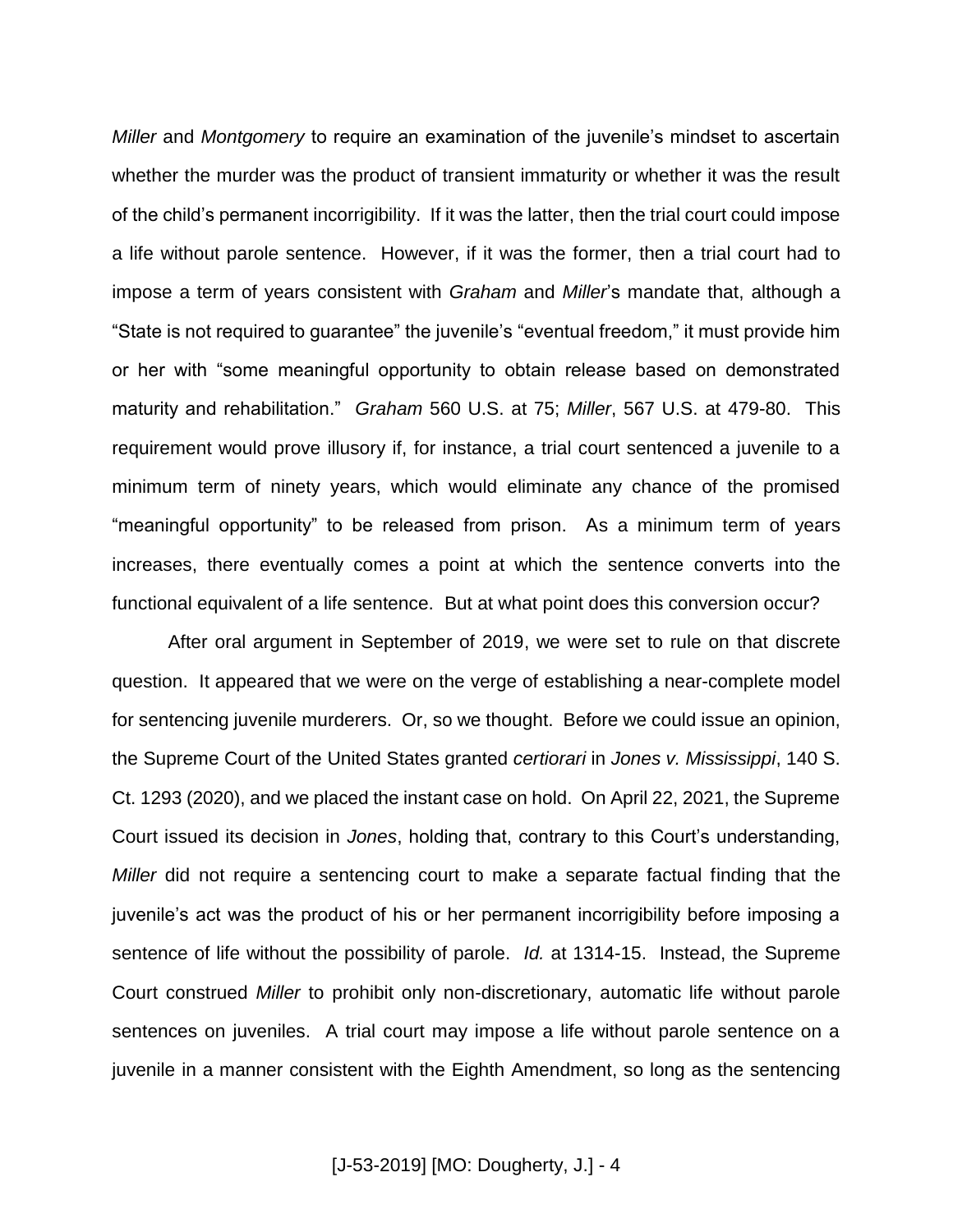procedure was discretionary in nature and afforded the sentencing court an opportunity to consider the juvenile's age in some substantive way. *Id.* at 1315-16.

All of our recent jurisprudence emanated from our understanding that *Miller* required a factual examination of the juvenile's act, with the sentencing court assessing whether that act was the product of transient immaturity or permanent incorrigibility. *Batts II* and *Machicote* provided a procedural framework to assist the court in making this determination. The present case was an opportunity to refine that framework even further. Then, *Jones* changed everything. The factual assessment that was the driving factor in our prior analyses is gone. So too is the notion that a life without parole sentence is available only after a rigorous process. After *Jones*, all that is required before imposing such a sentence is a discretionary process that includes age as a relevant sentencing factor. In other words, a life sentence in any case involving a murder committed by a juvenile does not *necessarily* violate the Constitution.

*Jones* has eliminated the need to devote any of our limited resources to this case. The moment that *Jones* was decided, any form of relief for Felder was foreclosed entirely. Moreover, the question posed by Felder was rendered unquestionably moot. As noted, he asks whether a fifty year to life imprisonment amounts to a *de facto* life sentence. This question falls at the end of the analytical line that the Supreme Court has erased. After *Jones*, the answer to Felder's question is simple: "it doesn't matter." A *de facto* life without parole sentence is not unconstitutional, regardless of whether Felder's murder was the product of transient immaturity or otherwise. There now exists no reason to attempt to ascertain when a term of years becomes a *de facto* life sentence. Accordingly, because the question that once appeared significant in our formerly developing jurisprudence now is moot and "not well-suited to facilitate our principal function of advancing the law,"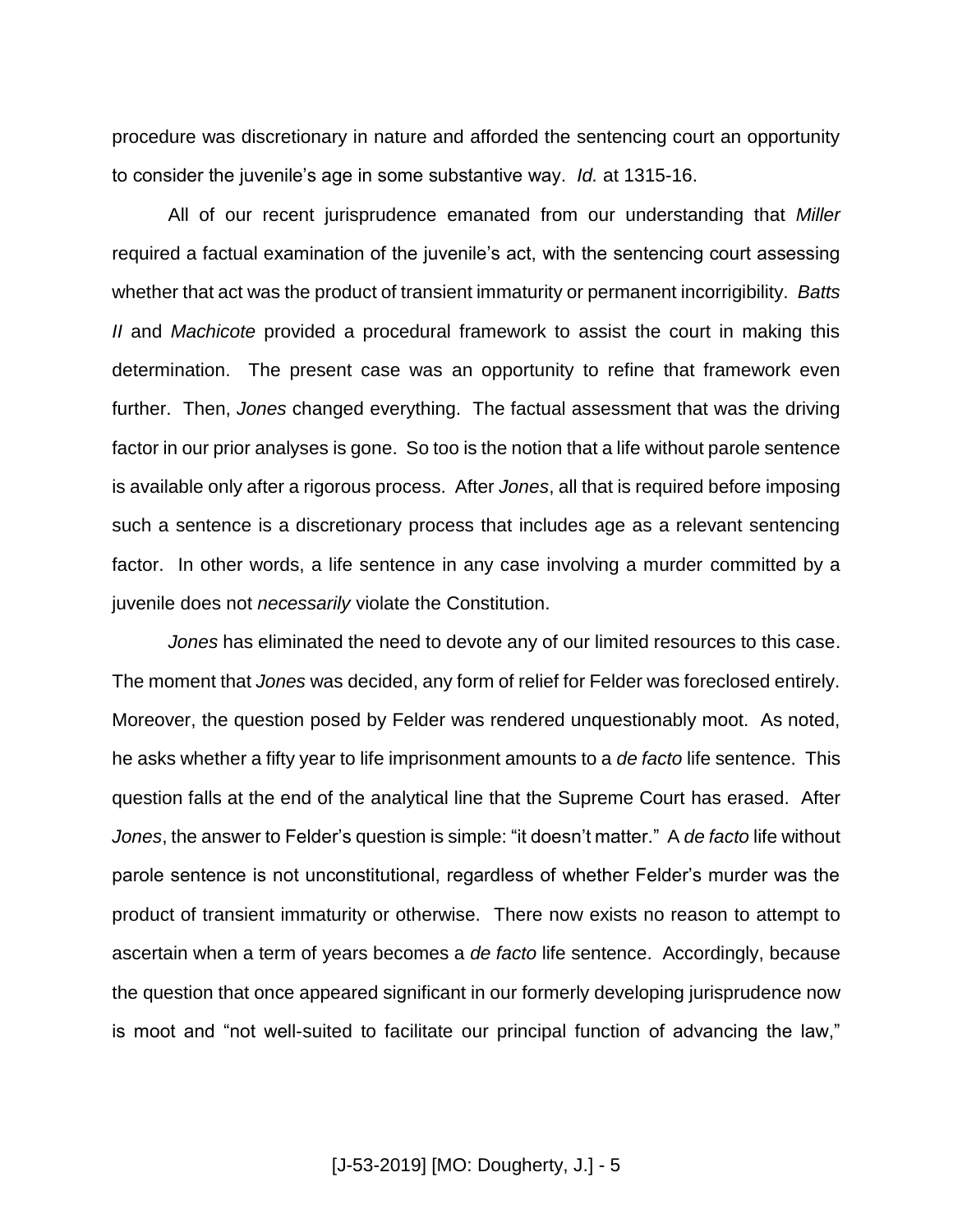*Commonwealth v. Tighe*, 224 A.3d 1268, 1292 (Pa. 2020) (Wecht, J., concurring and dissenting), I would dismiss this case as improvidently granted.

The learned Majority presses forward anyway. Rather than deciding that Felder's question only existed in an Eighth Amendment landscape that has been razed to the ground and reconstructed in a wholly different form, the Majority instead decides that *Jones* "is dispositive of the issue presented here." Maj. Op. at 2. It is not. *Jones* does not dispose of the question of whether fifty years to life is a *de facto* life sentence without parole on the merits. To the contrary, *Jones* makes that question constitutionally irrelevant.

Mootness and constitutional irrelevancy aside, there is another compelling reason not to continue with this case: the analysis is not substantially prompted, or supported, by the parties' arguments. In their principal briefs, which predated *Jones*, both Felder and the Commonwealth focus upon the merits of the *de facto* life sentence question. Neither party had any reason to argue that *Miller*, *Montgomery*, or *Batts II* were wrongly decided, or that any of them should be reconsidered. No one at the time could have predicted that *Jones* would shatter the foundation upon which their arguments were based. Consequently, the parties' principal briefs shed no light on the state of the law post-*Jones* and are of little use to the instant discussion.

After *Jones* was decided, Felder filed an application asking this Court for permission to rest on his principal brief. The Commonwealth submitted a "no answer" letter to this Court. We denied Felder's application and, instead, on June 22, 2021, commanded the parties "to file supplemental briefs addressing the United States Supreme Court's decision in *Jones v. Mississippi*, \_\_\_ U.S. \_\_\_, 141 S. Ct. 1307 (2021), and its impact on the issue presented in this appeal." Order, 2/22/2021 (*per curiam*). Both parties complied with our directive and filed additional briefs. Neither was helpful.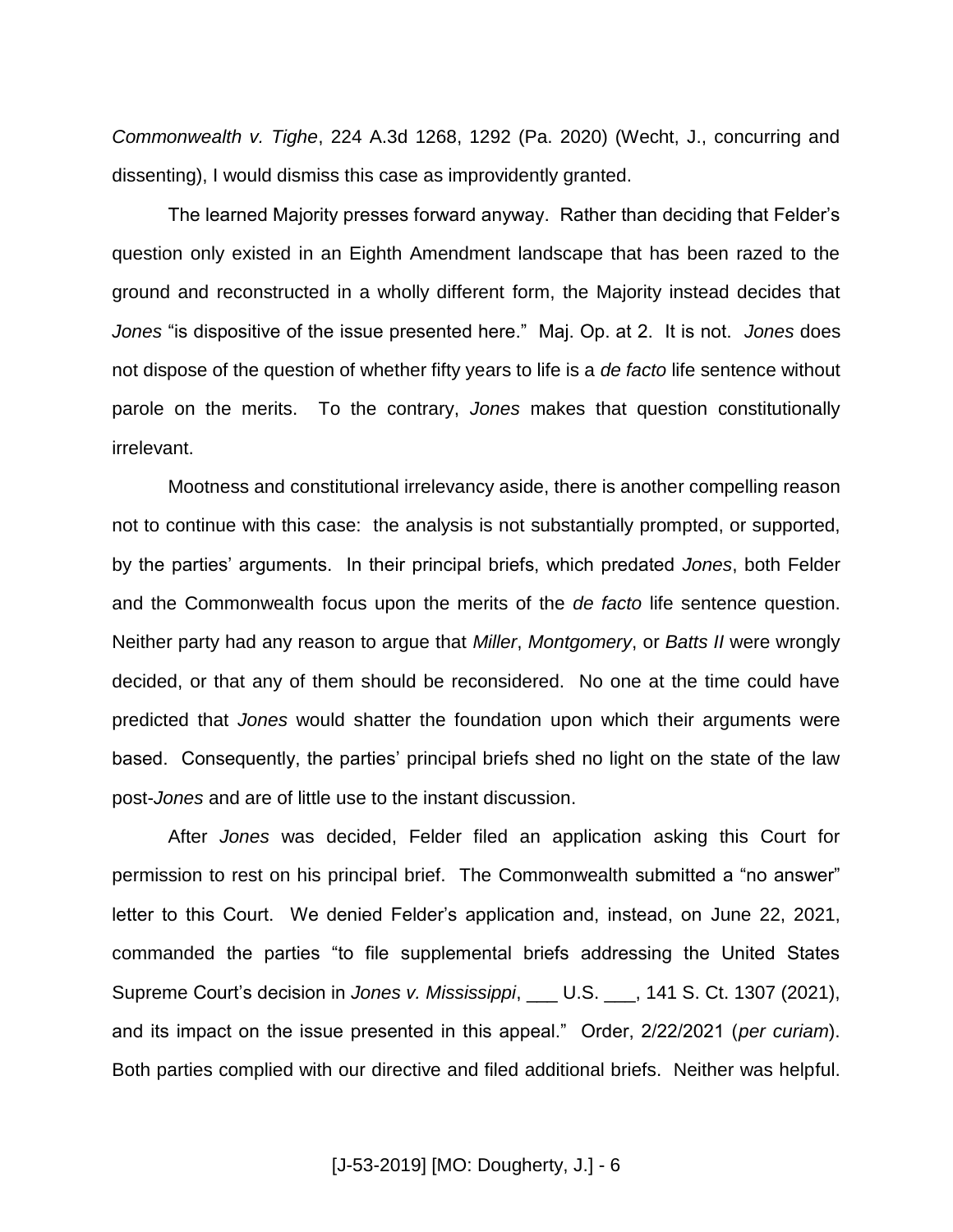Both Felder and the Commonwealth assert that *Jones* has no impact whatsoever on the outcome of this case. That being the state of the argumentation, it seems to me ill-advised to address the impact that *Jones* wrought upon Eighth Amendment jurisprudence in a case involving parties who believe it had none. I would await a case in which the respective parties willingly debate the key legal issue to reconstruct such an important aspect of the law.

The Majority does not just evaluate *Jones'* impact on our law. The Majority goes one step further and contemplates the post-*Jones* viability of *Batts II*. The Majority abrogates *Batts II* and finds "no choice but to dissolve those procedural requirements." Maj. Op. at 19. Neither party asks for a reevaluation of *Batts II*, and, more importantly, neither seeks an outright annulment of it. Once more, the principal briefs are not helpful, as the viability of *Batts II* could not have been at issue at that early point. The supplemental briefing provides little more justification for such a sweeping ruling. This too is understandable, because our mandate to the parties for additional briefing did not mention *Batts II*, let alone direct the parties to address its ongoing viability. Nonetheless, Felder maintains throughout his supplemental brief that *Batts II* was an exercise of this Court's state constitutional authority and, thus, can survive *Jones*' holding. The Commonwealth generally agrees with Felder that *Batts II* is an independent ruling from this Court that is not impacted by *Jones*. Stated otherwise, nobody asks this Court to overrule Batts II. To the contrary, both parties support its continued relevance.<sup>2</sup> In such circumstances, I would not relegate *Batts II* to the dustbin of history without full briefing from adversarial parties that have a vested interested in the outcome of this case. For the reasons stated above, Felder no longer has such an interest, because nothing we say

<sup>&</sup>lt;sup>2</sup> On April 23, 2019, we invited the Office of the Attorney General to submit an *amicus* brief to provide another perspective on behalf of the Commonwealth. The invitation went unanswered.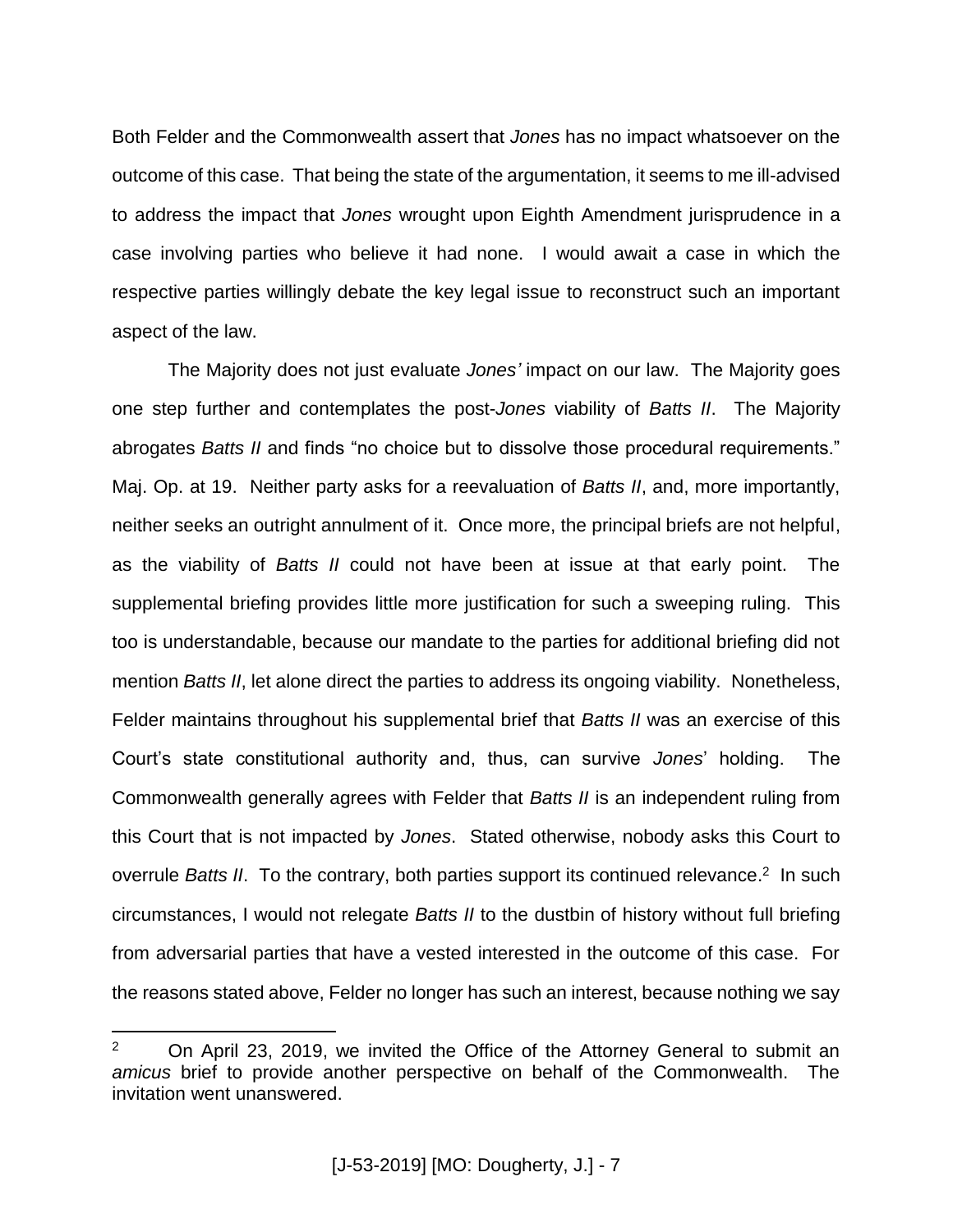or do can afford him relief. Moreover, *Batts II* is not a single-issue precedent of narrow applicability. It is a complex, multi-faceted decision, one that drew authority from numerous sources, establishing a series of procedural protections for juveniles. Before unilaterally deciding that no aspect of that complicated decision can remain, I would first consider the informed input of interested parties.

I offer no opinion on the merits of any issue raised and resolved by the learned Majority. I do not dispute that each of those issues require this Court's attention. To be sure, it may be the case that the Majority correctly disposes of all relevant issues. The problem is that doing so in this case contravenes this Court's customarily restrained practice of waiting for cases in which the answers that we provide are responsive to the questions asked and supported by focused legal debate between the parties. Rather than using this case as a vehicle to go beyond the issues presented for review<sup>3</sup> and

 $3$  The Majority takes issue with this characterization. The Majority claims that my premise is faulty, insisting that the question presented in this case necessarily implicates a comprehensive reconsideration of *Batts II*. *See* Maj. Op. at 19-20 n.14. Indeed, the Majority asserts that, "at bottom," Felder framed his claim as "whether he is entitled to relief under *Batts II*." However, this conclusion finds merit only if one focuses noncontextually upon the clause that is bolded by the Majority and by ignoring that which the Majority elects not to bold. The non-bolded language asks whether "a sentence of 50 years to life imposed upon a juvenile constitute[s] a *de facto* life sentence." *Felder*, 187 A.3d at 909 (Pa. 2018) (*per curiam*). The Majority now ignores that initial clause and reframes the case as one focusing merely upon whether *Batts II* remains good law. It is correct that Felder mentions *Batts II* in a subsequent clause, but that does not mean that we are free to ignore the primary clause and to construe the case however we may see fit. Felder's passing reference to *Batts II* as the prevailing law at the time in his question presented in no way "baked" a comprehensive review of that precedent into this case.

Proof of the true character of this case is in the briefing. If reconsideration of *Batts II* was "baked" into the case, and tethered to our review, one would expect to see at least one of the parties argue that. No one does in either the initial briefing or in the post-*Jones* briefing. In fact, Felder neither questions *Batts II*, nor contemplates its continued existence. Rather, Felder sets forth the basic premises of that decision as the governing law, and then spends the vast majority of his argument urging this Court to define the point at which a sentence becomes *de facto* life sentence. The only fair reading of Felder's principal brief is consistent with my premise: that his question for this Court